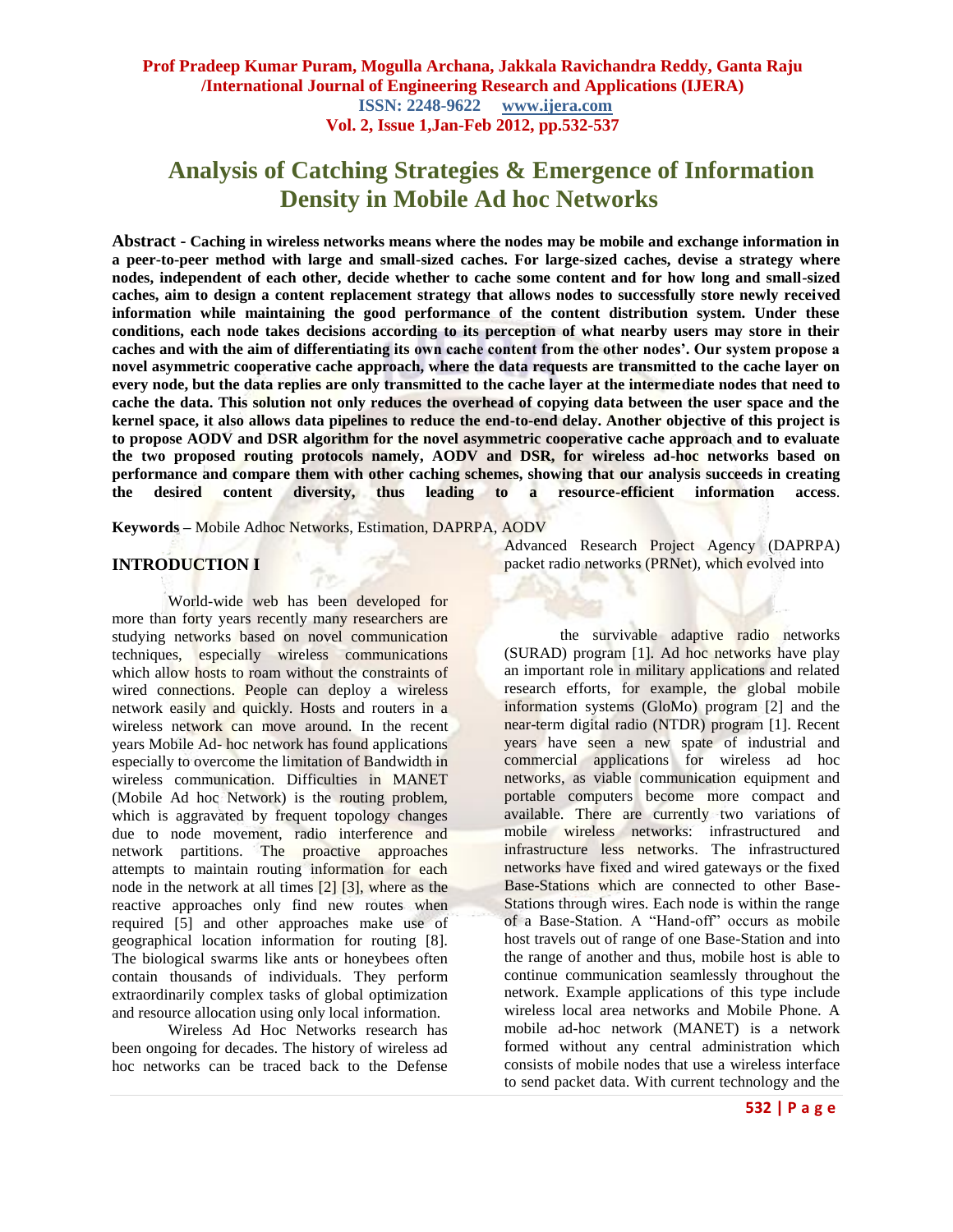**Vol. 2, Issue 1,Jan-Feb 2012, pp.532-537**

increasing popularity of notebook computers, interest in ad hoc networks has greatly peaked Future [4] advances in technology will allow us to form small ad hoc networks on campuses, during conferences and even in our own homes. Each MANET node can serve as a router, and may move arbitrary and dynamically connected to form network depending on their positions and transmission range. The topology of the ad hoc network depends on the transmission power of the nodes and the location of the MNs, which may change with time.

# **SECTION II**

**2.1. MANETS with Dynamic Routing Protocol -** Cache routing in DSR protocol is a incomplete Error Notification, No Expiry, and Quick Pollution. Based on these problems they have been developed three mechanisms namely Wider Error Notification, Timer- Based Cache, and Negative Cache. 1) Wider Error Notification is based on the fast and wide propagation of Route Error (RERR) packet to increase the speed and the size of (RERR) packet, route error propagation packets are transmitted as broadcast packets at the MAC layer. When a node receives a (RERR) packet that containing link failure information, a node updates its cache route so that all source routes the contained link failure are truncated at the point of failure. There are two disadvantages of using this mechanism, first, a node that detects link failure does not

know which neighbors have cached the link and cannot notify all nodes that need to be notified. Second, this mechanism is [10] based on broadcast technique, which can introduce overhead to the node that does not cache a

broken link, and some of the nodes cached a broken link but might not receive a notification because broadcast in unreliable. In addition, these three mechanisms were considered static timeout scheme in which

a fixed time value assigned same value to every link. After a link stays for specific time, it is deleted from the link [13] cache. However, the weakness of static timeout scheme that it cannot adapt to the network changes rapidly in the topology of the network.

Adaptive Link Cache Scheme to remove the stale routes in the cache of

DSR protocol and compare it with path cache structure. Adaptive Link Cache Scheme is a combination of link cache and adaptive timeout policy. The main concern of using Adaptive Link

Cache Scheme is to track the optimal link lifetime with different node mobility levels situations. Through their results, it shows that with high load traffic network, Adaptive Link Cache mechanism outperforms the path cache and the stale routes are removed from the cache. This mechanism uses heuristics with ad hoc parameters to predict the lifetime of a link. However, heuristics cannot accurately estimate timeout of the link because topology changes are unpredictable.

Distributed Adaptive Cache Update Algorithm. The main goal of this algorithm is to update the route cache of DSR protocol by using proactive cache update instead of adaptive timeout mechanism in link cache structure to remove the stale routes in the cache and to collect the extra information

about how the routing information distributed through the network. In the Distributed Adaptive [11] Cache Update Algorithm, four fields where added to the path cache structure in each node, for each route a node maintains the information about these four fields. First and second fields represent the source and the destination node for current route. Third field represents the number of data packets that delivered to the

destination node by using current route to know how the routing information is synchronized among all the nodes on the route. Finally, the field "Routing Table" that represents each node maintains the routing

information about which neighbor has learned for this route. However, Distributed Adaptive Cache Update [14] Algorithm is based on the path cache, which cannot effectively utilize all of the routing information that a node learns about the state of the network. In addition, cache timeout is not used, but in some cases, mobile nodes can be unreachable [15] and they do not remove the stale route from their caches.

#### **2.2. Analysis of Mobile Adhoc On-demand Distance Vector Routing Protocol -**

AODV shares the DSR's[8] on-demand characteristics in that it also discovers routes on asneeded basis by flooding the network with route request broadcast (RREQ) packets. Each node receiving an RREQ [6] rebroadcasts it, unless it is the destination or it has a route to the destination in its route cache. Such a node replies to the RREQ with a route reply (RREP) packet that is routed back to the original source. However, AODV adopts a very different mechanism from DSR to maintain routing information. It uses traditional routing tables, one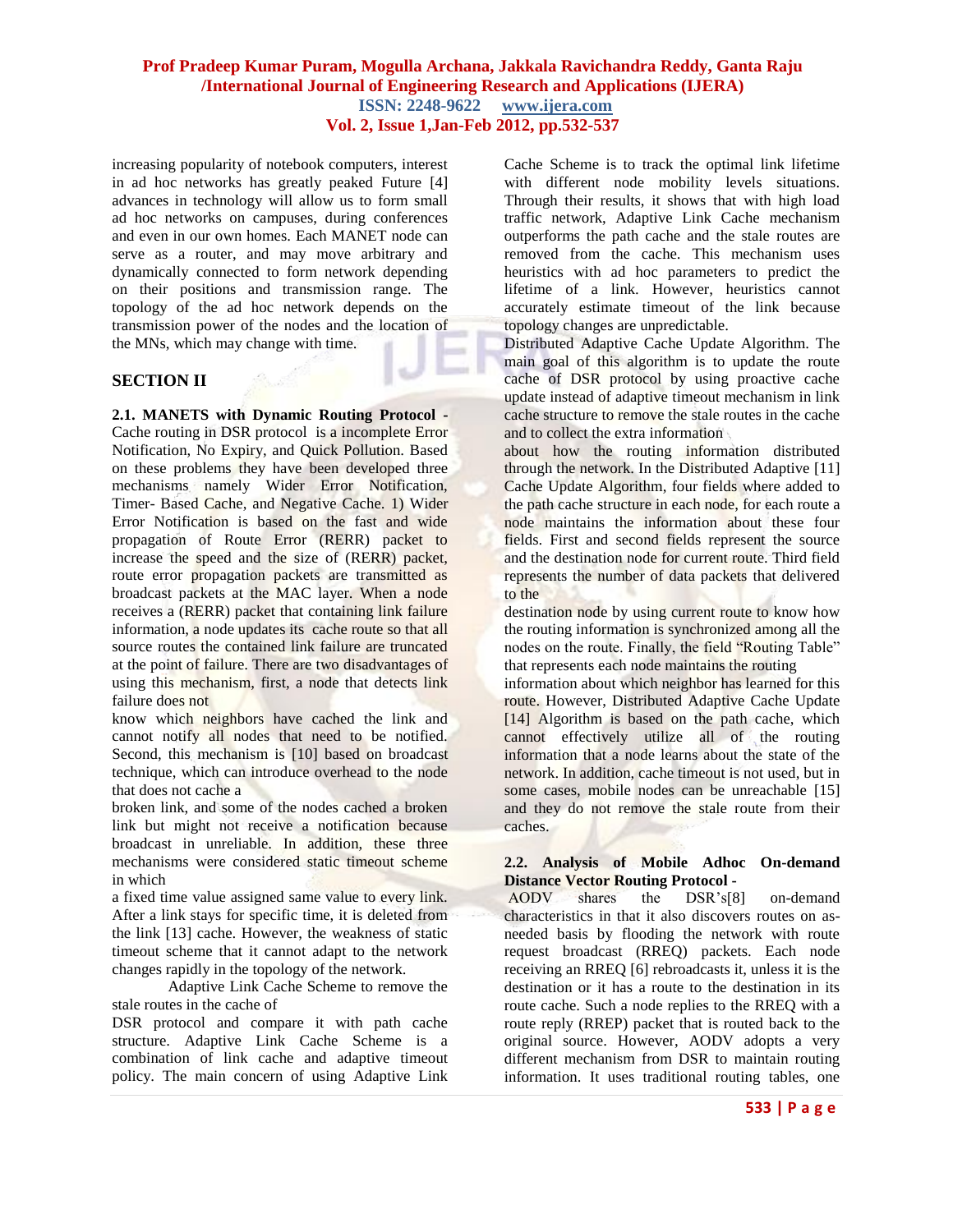**Vol. 2, Issue 1,Jan-Feb 2012, pp.532-537**

*hoc* 

entry per destination. This is in contrast to DSR, which can maintain multiple route cache entries for each destination. Without source routing, AODV relies on routing table entries to propagate an RREP back to the source and, subsequently, to route data packets to the destination. AODV uses sequence numbers maintained at each destination to determine freshness of routing information and to prevent routing loops [7]. These sequence numbers are carried by all routing packets. An important feature of AODV is the maintenance of timer-based states in each node, regarding utilization of individual routing table entries. A routing table entry is expired if not used recently. A set of predecessor nodes is maintained for each routing table entry, indicating the set of neighboring nodes which use that entry to

route data packets. These nodes are notified with RERR packets when the next-hop link breaks. Each predecessor node, in turn, forwards the RERR to its own set of predecessors, thus effectively erasing all routes using the broken link. In contrast to DSR, RERR packets in AODV are intended to inform all sources using a link when a failure occurs. Route error propagation in AODV can be visualized conceptually as a

tree whose root is the node at the point of failure and all sources using the failed link as the leaves. The recent specification of AODV [7] includes an optimization technique to control the RREQ flood in the route discovery process. It uses an expanding ring search initially to discover routes to an unknown destination. In the expanding ring search, increasingly larger neighborhoods are searched to find the destination. The search is controlled by the Time-To-Live (TTL) field in the IP header of the RREQ packets. If the route to a previously known destination is needed, the prior hop-wise distance is used to optimize the search. This enables computing the TTL value used in the RREQ packets dynamically, by taking into consideration the temporal locality of routes.

# **SECTION III**

**3. Problem Definition -** Mobile Adhoc networks nodes exchange information items in a peer-to-peer technique, data caching is a fully distributed scheme where each node upon receiving requested information determines the cache drop time of the information or which content to replace to make for newly arrived information. These decisions are made depending on the perceived presence of the content in

the nodes proximity, whose estimation does not cause any additional overhead to the information sharing system. Consider both cases of nodes with large and small-sized caches. For large-sized caches, we devise a strategy where nodes, independent of each other, decide whether to cache some content and for how long. In the case of small-sized caches, we aim to design a content replacement strategy that allows nodes to successfully store newly received information while maintaining the good performance of the content distribution system. Under both conditions, each node

takes decisions according to its perception of what nearby users may store in their caches and with the aim of differentiating its own cache content from the other nodes.



*Figure 1 is a model of caching Mobile Ad* 

**3.1. Cooperative Caching Module:** Suppose node N1 requests a data item from N0. When N3 forwards di to N1, N3 knows that N1has a copy of the data. Later, if N2 requests di, N3 knows that the data source N<sub>0</sub> is three hops away whereas N<sub>1</sub> is only one hop away. Thus, N3 forwards the request to N1 instead of N4. Many routing

algorithms (such as AODV and DSR (Dynamic Source Routing) provide the hop count information between the source and destination. Caching the data path for each data item reduces bandwidth and power consumption because nodes can obtain the data using fewer hops. However, mapping data items and caching nodes increase routing overhead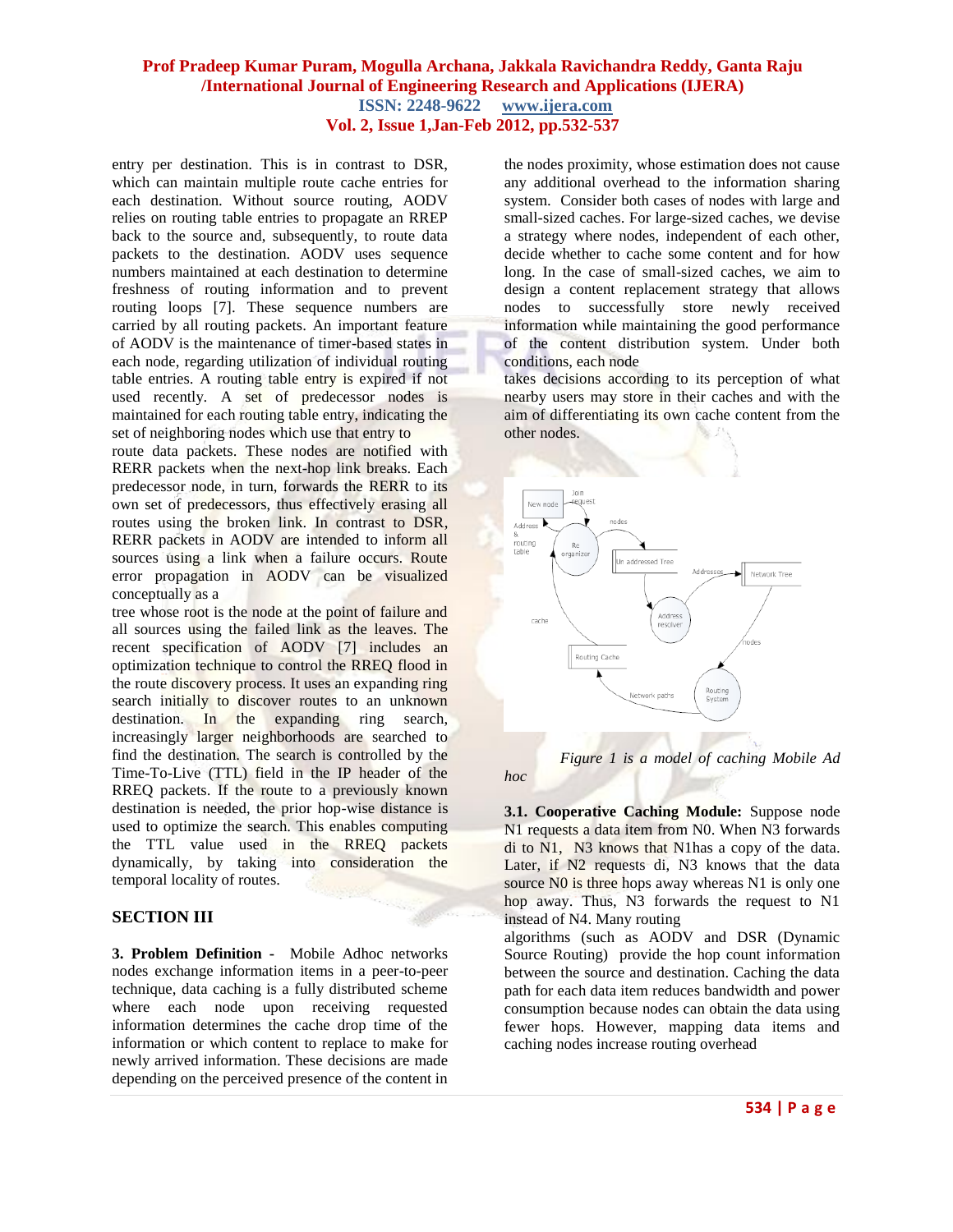



*Figure 2 shows the Caching Network*

#### **3.2. Cache and routing module:**

There is node facto routing protocol for wireless P2P networks currently. Implementing cooperative cache at the network layer requires these cache and routing modules to be tightly coupled, and the routing module has to be modified to add caching functionality. However, to integrate cooperative cache with different routing protocols will involve tremendous amount of work.





There are two options for the layered design. One naïve solution uses cross-layer information, where the application passes data request to the routing layer, which can be used to match the local cached data. However, this solution not only violates the layered design, but also adds significant complexity to the routing protocol which now needs to maintain a local cache table.

#### **3.3. Asymmetric Approach Module:**

Asymmetric caching approach has three phases

*1: Forwarding the request message.*

After a request message is generated by the application, it is passed down to the cache layer. To send the request message to the next hop, the cache layer wraps the original request message with a new destination address, which is the next hop to reach the data server (real destination). Here, we assume that the cache layer can access the routing table and find out the next hop to reach the data center. This can be easily accomplished if the routing protocol is based on DSR or AODV this way packet is received and processed hop by hop by all nodes on the path from the requester to the data server.

#### *2: Determining the caching nodes*

When a request message reaches the data server the real data center or the intermediate node that has coached the requested data, the cache manager decides the caching nodes on the forwarding path, which will be presented in . Then, the ids of these caching nodes are added to a list called Cache List, which is encapsulated in the cache layer header *3: Forwarding the data reply. Unlike the data*

Request for the data reply only needs to be processed by those nodes that need to cache the data. To deliver the data only to those that will cache the data, tunneling techniques are used. The data reply is encapsulated by the cache manager and tunneled only to those nodes appearing in Cache List.



*Figure 3 is Caching List* 

#### **SECTION IV**

**4.1. Routing Cache Simulation:** many routing techniques we have but consider two routing protocol techniques are

Ad-hoc On-demand Distance Vector routing Protocol

Dynamic Source Routing

The data server needs to measure the benefit of caching a data item on an intermediate node and use it to decide whether to cache the data. After an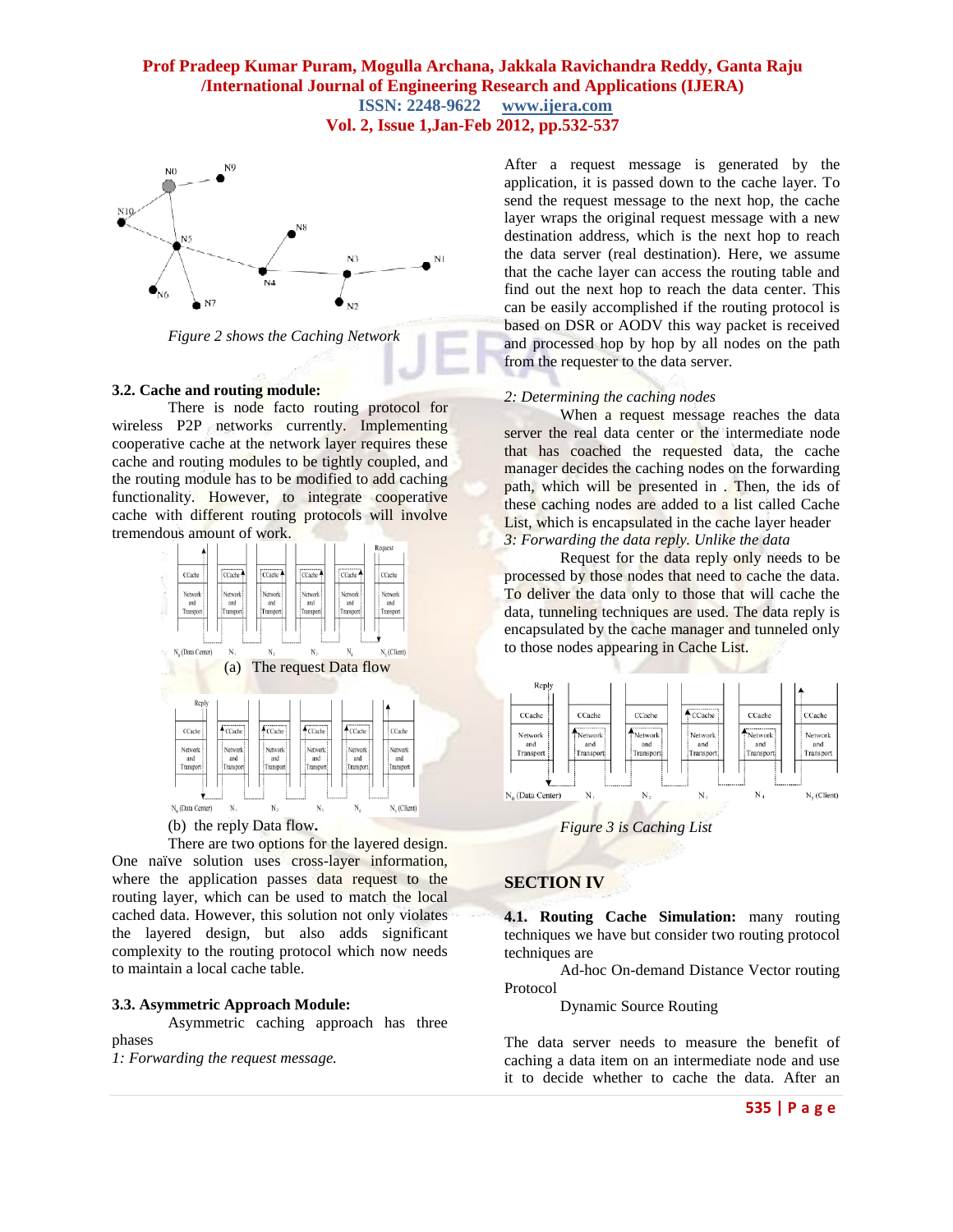**Vol. 2, Issue 1,Jan-Feb 2012, pp.532-537**

intermediate node Ni caches a data item node (Ni) can serve later requests using the cached data, instead of forwarding the requests to the data server save the communication overhead between node (Ni) and the data center. However caching data at node (Ni) increases the delay of returning the data to the current requester because it adds extra processing delay at Ni and the data reassembly at node Ni may affect possible pipelines.

**4.2. Comparative Study:** The novel applications such as mobile multimedia are likely to overload the wireless network as recently happened to AT&T following the introduction of the iPhone.

It is thus conceivable that a peer-to-peer system could come in handy, if used in conjunction with cellular networks, to promote content sharing [9] using ad hoc networking among mobile users.

For highly popular content, peer-to-peer distribution can, indeed, remove bottlenecks by pushing the distribution from the core to the edge of the network. In the caching strategies based on information density estimation in Mobile Ad Hoc Networks (MANET), uses Flooding type Routing protocol, which faces several disadvantages.

It is very wasteful in terms of the networks total bandwidth. While a message may only have one destination it has to be sent to every host. This increases the maximum load placed upon the network.

Messages can also become duplicated in the network further increasing the load on the networks bandwidth as well as requiring an increase in processing complexity to disregard duplicate messages.

A variant of flooding called *selective flooding* partially addresses these issues by only sending packets to routers in the same direction. In selective flooding the routers don't send every incoming packet on every line but only on those lines which are going approximately in the right direction.

We address the issue of disadvantages faced in flooding routing protocol, using DSR and AODV protocol. The advantages of our system are:

Efficient caching strategies can be achieved using DSR and AODV protocol. Where our proposed system uses a reactive approach which eliminates the need to periodically flood the network with table update messages which are required in a table-driven approach. In a reactive (on-demand) approach such as this, a route is established only when it is required and hence the need to find routes to all other nodes in the network as required by the table-driven approach is eliminated. The intermediate nodes also utilize the route cache information efficiently to reduce the control overhead.

# **CONCLUSION V**

Our proposed work which is a caching strategy for ad hoc networks whose nodes exchange information items in a peer-to-peer method is Hamlet fully distributed scheme where each node, upon receiving a requested information, determines the cache drop time of the information or which content to replace to make room for the newly arrived information. These decisions are made depending on the perceived "presence" of the content in the node's proximity, whose estimation does not cause any additional overhead to the information sharing system. We showed that, due to Hamlet's caching of information that is not held by nearby nodes, the solving probability of information queries is increased, the overhead traffic is reduced with respect to benchmark caching strategies, and this result is consistent in vehicular, pedestrian, and memory constrained scenarios. Conceivably, this paper can be compare existing analysis and our current. The procedure for information presence estimation that was developed in Hamlet can be used to select which content should be replicated and at which node (even if such a node did not request the content in the first place).

### **Reference**

- [1] J. A. Freebersyser and B. Leinerr, "A DoD perspective on mobile ad hoc networks," in *Ad Hoc Networking*, C. E. Perkin, Ed. Addison-Wesley, 2001, pp. 29–51.
- [2] B. Leiner, R. Ruth, and A. R. Sastry, "Goals and challenges of the DARPA GloMo program," *IEEE Personal Communications*, vol. 3, no. 6, pp. 34–43, December 1996.
- [3] Y.-C. Hu and D. B. Johnson. Implicit source routes for on-demand ad hoc network routing. In Proceedings of the 2001 ACM International Symposium on Mobile Ad Hoc Networking & Computing (MobiHoc'01), pages 1– 10, Long Beach, California, Oct. 2001.
- [4] D. Johnson, D. Maltz, Y.-C. Hu, and J. Jetcheva. The dynamic source routing protocol for mobile ad hoc networks (DSR). IETF Internet-Draft, draft-ietfmanet-dsr-07.txt, Feb. 2002.